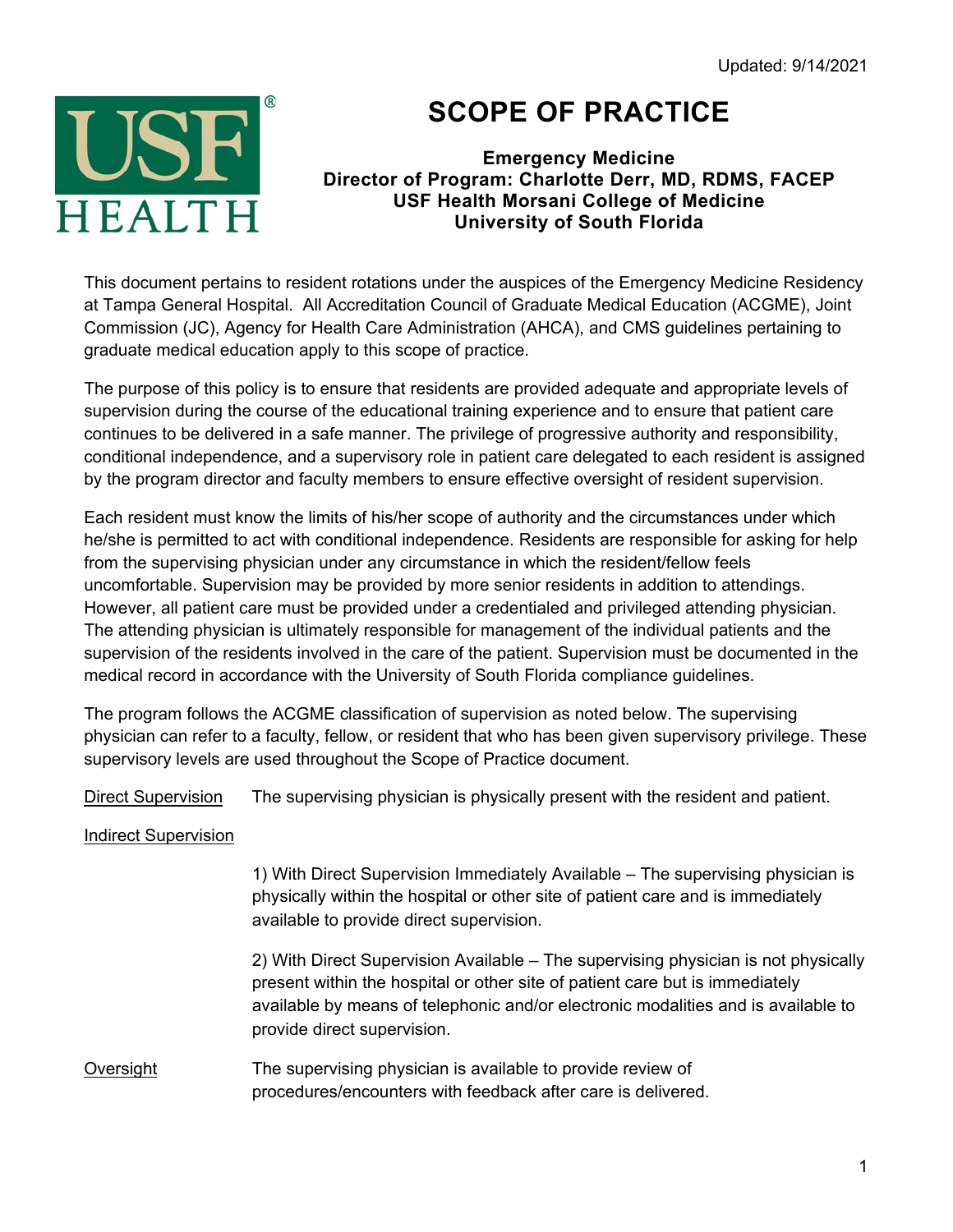The residency program has a curriculum for providing knowledge and performance competence that includes routine teaching sessions and mentoring. While direct patient evaluation is a core procedure, this is evaluated via direct evaluation during each clinic shift. Annual decisions about competence are made by the program's clinical competency committee to ensure a successful transition and preparation for the next PGY level.

All residents may assess and work up patients in the ED under indirect supervision (with direct supervision immediately available) but are **expected to have an attending see the patient prior to admitting patients or discharging patients to home.**

The resident is responsible for contacting their supervising attending under the following circumstances:

- a patient leaving AMA
- cardiac arrest, respiratory arrest or death
- patient transfer to ICU from floor
- anaphylaxis
- need for intubation
- serious complication or injury as a result of a procedure or medical error

In addition, residents should use discretion and contact their attending physician for any unexpected or sudden medical decompensation.

|                                                              | <b>Supervising</b><br><b>Physician</b><br>present<br>(Direct) | <b>Supervising</b><br><b>Physician in</b><br>hospital and<br>available for<br>consultation<br>(Indirect but<br>direct<br>supervision<br><b>immediately</b><br>available) | <b>Supervising</b><br><b>Physician out</b><br>of hospital<br>but available<br>by phone or<br>can come in<br>(Indirect but<br>direct<br>supervision<br>available) | The trainee<br>may<br>perform the<br>procedure<br>without<br>supervising<br>Attending/<br>resident<br>(oversight) |                           |                         |
|--------------------------------------------------------------|---------------------------------------------------------------|--------------------------------------------------------------------------------------------------------------------------------------------------------------------------|------------------------------------------------------------------------------------------------------------------------------------------------------------------|-------------------------------------------------------------------------------------------------------------------|---------------------------|-------------------------|
| Designated<br>Levels                                         | 1                                                             | 2                                                                                                                                                                        | 3                                                                                                                                                                | 4                                                                                                                 |                           |                         |
| <b>CORE</b>                                                  |                                                               |                                                                                                                                                                          |                                                                                                                                                                  |                                                                                                                   | PGY <sub>1</sub><br>Level | <b>PGY 2-3</b><br>Level |
| History and physical examination of patient                  |                                                               |                                                                                                                                                                          |                                                                                                                                                                  |                                                                                                                   | $\overline{2}$            | $\overline{2}$          |
| Documentation on charts, discharge summaries, obtain consent |                                                               |                                                                                                                                                                          |                                                                                                                                                                  |                                                                                                                   | 2                         | $\overline{2}$          |
| Place treatment orders                                       |                                                               |                                                                                                                                                                          |                                                                                                                                                                  |                                                                                                                   | $\overline{2}$            | $\overline{2}$          |
| Participate in the teaching of students                      |                                                               |                                                                                                                                                                          |                                                                                                                                                                  |                                                                                                                   | $\overline{2}$            | $\overline{2}$          |
| Make referrals and request consultations                     |                                                               |                                                                                                                                                                          |                                                                                                                                                                  |                                                                                                                   | $\overline{2}$            | $\overline{2}$          |
|                                                              |                                                               |                                                                                                                                                                          |                                                                                                                                                                  |                                                                                                                   |                           |                         |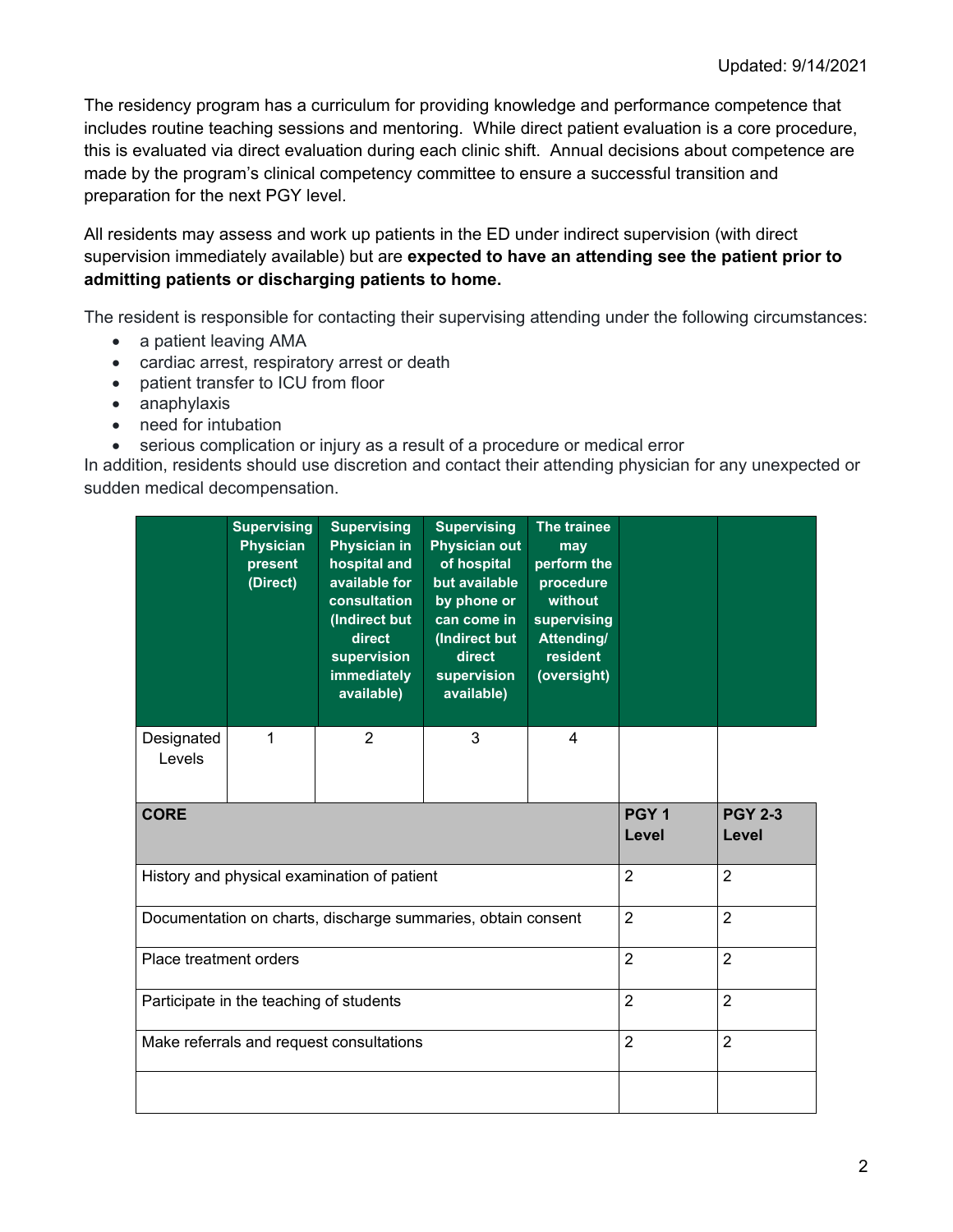|                                     | <b>Supervising</b><br><b>Physician</b><br>present<br>(Direct) | <b>Supervising</b><br><b>Physician in</b><br>hospital and<br>available for<br>consultation<br>(Indirect but<br>direct<br>supervision<br><b>immediately</b><br>available) | <b>Supervising</b><br><b>Physician out</b><br>of hospital<br>but available<br>by phone or<br>can come in<br>(Indirect but<br>direct<br>supervision<br>available) | The trainee<br>may<br>perform the<br>procedure<br>without<br>supervising<br>Attending/<br>resident<br>(oversight) |                           |                         |
|-------------------------------------|---------------------------------------------------------------|--------------------------------------------------------------------------------------------------------------------------------------------------------------------------|------------------------------------------------------------------------------------------------------------------------------------------------------------------|-------------------------------------------------------------------------------------------------------------------|---------------------------|-------------------------|
| Designated<br>Levels                | $\mathbf{1}$                                                  | 2                                                                                                                                                                        | 3                                                                                                                                                                | $\overline{4}$                                                                                                    |                           |                         |
|                                     |                                                               |                                                                                                                                                                          |                                                                                                                                                                  |                                                                                                                   |                           |                         |
| <b>SEDATION</b>                     |                                                               |                                                                                                                                                                          |                                                                                                                                                                  |                                                                                                                   | PGY <sub>1</sub><br>Level | <b>PGY 2-3</b><br>Level |
| Local anesthesia                    |                                                               |                                                                                                                                                                          |                                                                                                                                                                  |                                                                                                                   | $\overline{2}$            | $\overline{2}$          |
| Regional anesthesia                 |                                                               |                                                                                                                                                                          |                                                                                                                                                                  |                                                                                                                   | 1                         | 1                       |
| Procedural sedation                 |                                                               |                                                                                                                                                                          |                                                                                                                                                                  |                                                                                                                   | $\mathbf{1}$              | $\mathbf{1}$            |
| <b>Emergency Procedures</b>         |                                                               |                                                                                                                                                                          |                                                                                                                                                                  |                                                                                                                   | PGY <sub>1</sub><br>Level | <b>PGY 2-3</b><br>Level |
| Arterial blood gas                  |                                                               |                                                                                                                                                                          |                                                                                                                                                                  |                                                                                                                   | $\overline{2}$            | $\overline{2}$          |
| Cardioversion/Defibrillation/Pacing |                                                               |                                                                                                                                                                          |                                                                                                                                                                  |                                                                                                                   | 1                         | 1                       |
| Pericardiocentesis                  |                                                               |                                                                                                                                                                          |                                                                                                                                                                  |                                                                                                                   | $\mathbf{1}$              | 1                       |
| Lumbar puncture                     |                                                               |                                                                                                                                                                          |                                                                                                                                                                  |                                                                                                                   | 1                         | $\overline{2}$          |
| Central venous catheterization      |                                                               |                                                                                                                                                                          |                                                                                                                                                                  |                                                                                                                   | $\mathbf{1}$              | $\overline{2}$          |
| <b>ECG</b> interpretation           |                                                               |                                                                                                                                                                          |                                                                                                                                                                  |                                                                                                                   | 1                         | 1                       |
| Paracentesis                        |                                                               |                                                                                                                                                                          |                                                                                                                                                                  |                                                                                                                   | 1                         | $\overline{2}$          |
| Thoracentesis                       |                                                               |                                                                                                                                                                          |                                                                                                                                                                  |                                                                                                                   | 1                         | 1                       |
| Tube thoracostomy                   |                                                               |                                                                                                                                                                          |                                                                                                                                                                  |                                                                                                                   | $\mathbf{1}$              | $\mathbf{1}$            |
| Endotracheal intubation             |                                                               |                                                                                                                                                                          |                                                                                                                                                                  |                                                                                                                   | $\mathbf{1}$              | 1                       |
|                                     | <b>Emergency Procedures</b>                                   |                                                                                                                                                                          |                                                                                                                                                                  |                                                                                                                   | PGY <sub>1</sub><br>Level | <b>PGY 2-3</b><br>Level |